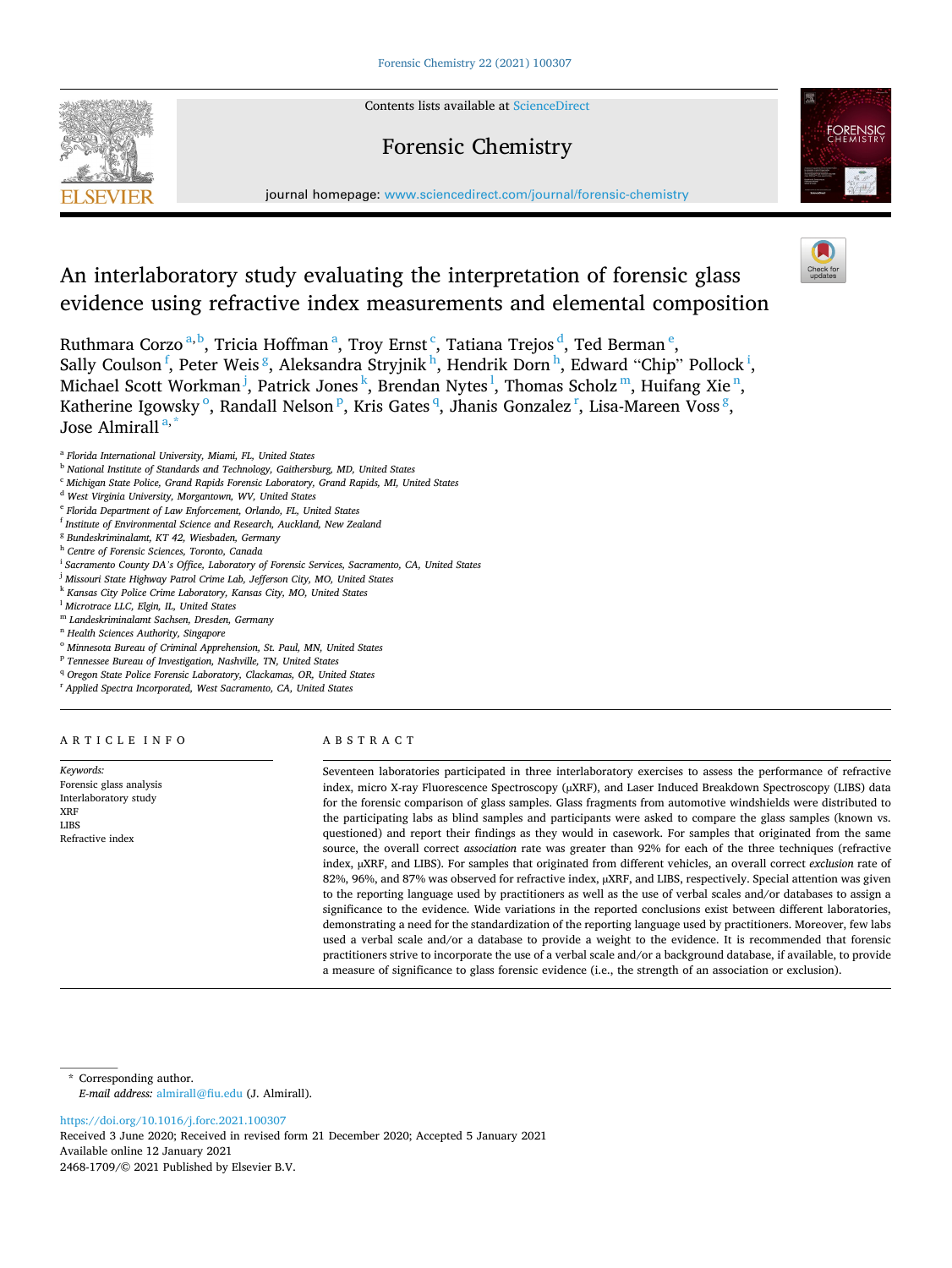#### **1. Introduction**

The widespread use of glass in everyday items makes glass an important type of forensic trace evidence that is frequently encountered in crime scenes  $[1,2]$ . During the commission of a crime, glass can shatter, and fragments can transfer to an object or person. Forensic glass examiners are tasked with comparing glass fragments from a questioned (Q) source to fragments that originated from a known (K) source to determine if they can be discriminated by their physical, optical, or chemical properties. If exclusionary differences are recognized in any of the observed or measured properties, it can be concluded that the sources of the samples are distinguishable. If no exclusionary differences are recognized in these properties, it can be concluded that the sources of the samples are indistinguishable by the techniques that were applied.

In forensic casework, glass fragments are often compared by the optical property of refractive index (RI). Several studies have reported the utility of RI for the discrimination of glass samples originating from different sources [\[3,4\]](#page-8-0). However, a narrowing of RI distributions over time has been reported as the more limited variation in RI observed in modern flat glass has been attributed to changes and improvements in the glass manufacturing process  $[4,5]$ . As such, RI provides relatively limited discrimination capabilities for modern flat glass. The standard test method ASTM E1967 [\[6\]](#page-8-0) outlines the procedure for the automated determination of RI using the oil immersion method. At the time of the inter-laboratory study, ASTM E1967 did not recommend a match criterion for the pairwise comparisons of the K and Q samples. However, a recent update to the standard method recommends that the average of the Q measurements is compared to the range of the K measurements, and if the Q average falls within the K range, the K and Q are considered indistinguishable [\[7\].](#page-8-0) Other comparison criteria have also been evaluated; Garvin and Koons reported the false exclusion rates of eight match criteria using RI measurements for five sheets of float glass [\[8\].](#page-8-0) The authors did not recommend a particular match criterion but rather reported that the false exclusion rates depended on the number of replicate measurements collected for the K and Q samples, so the examiner can take that into consideration when selecting a comparison criterion.

Glass fragments may also be compared by their elemental composition. Elemental analysis has been reported to provide superior discrimination capabilities compared to RI measurements [\[2,3,9](#page-8-0)–11]. Usually, micro X-ray Fluorescence Spectroscopy (µXRF) or Laser Ablation-Inductively Coupled Plasma-Mass Spectrometry (LA-ICP-MS) is used for the elemental analysis of glass in forensic casework. The superior sensitivity and quantitative analysis capability of LA-ICP-MS results in excellent discrimination of glass sources [12–[17\].](#page-8-0) Despite its inferior detection limits as compared to LA-ICP-MS, µXRF also provides excellent discrimination of glass sources  $[3,13,14,16]$ . Moreover,  $\mu$ XRF is a nondestructive analytical technique, whereas LA-ICP-MS requires the removal of small amounts (µg) of the sample. Naes et al. reported on very similar discrimination for the same set of glass samples when using LA-ICP-MS,  $\mu$ XRF, and Laser Induced Breakdown Spectroscopy (LIBS) [\[16\]](#page-8-0). In the United States, many more forensic laboratories are equipped with μXRF in comparison to LA-ICP-MS or LIBS; thus, μXRF is more commonly used for the elemental analysis of glass in forensic casework. A standard test method is available for  $\mu$ XRF (ASTM E2926) [\[18\]](#page-8-0). In ASTM E2926, spectral overlay comparisons of the K and Q are recommended. If the K and Q spectra are visually indistinguishable, a semiquantitative approach using elemental ratios can be used where the elemental ratios are compared using a range overlap and/or  $a \pm 3$ standard deviations  $(\pm 3s)$  comparison interval. LIBS is a relatively new tool for the elemental analysis of glass in forensic laboratories. LIBS has been reported to provide discrimination capabilities that are similar to those obtained with LA-ICP-MS and µXRF [\[9,16,19,20\]](#page-8-0). However, there is currently no standard test method for the forensic analysis of glass using LIBS.

Although there are standard test methods available for the measurement of RI and elemental composition using µXRF (as well as LA-

ICP-MS and solution ICP-MS), there is currently no consensus on how to interpret the weight of the evidence by any method. One approach to assigning weight to forensic evidence is the use of a verbal scale (also referred to as a conclusion scale or an association scale). Verbal scales differ across laboratories, but most include an exclusion, an inconclusive result, and multiple levels for the strength of an association based on the presence or absence of individual or class characteristics as well as the discrimination power of the technique(s) used. It is worth noting that the National Institute of Standards and Technology (NIST) Organization of Scientific Area Committees (OSAC) for forensic science is currently developing a standardized verbal scale for trace evidence interpretation [\[21\]](#page-8-0). The use of databases is prerequisite to providing a weight to forensic evidence.

Databases have been used for several purposes, including: the estimation of a technique's discrimination power and experimental error rates, which are necessary for the development of a verbal scale; the calculation of a random match probability (RMP), which is often estimated by the false inclusion rate for all pairwise comparisons within the database  $[15,17,22]$ ; the calculation of a frequency of occurrence, in which the K or the Q sample is compared to each sample in the database, and the number of indistinguishable pairs is reported [\[22\];](#page-8-0) and the calculation of a likelihood ratio (LR) [\[22,23\]](#page-8-0). As previously reported in Corzo et al. [\[22\]](#page-8-0) "a continuous likelihood ratio (LR) is defined as the probability of the evidence given  $H_1$  (an association) divided by the probability of the evidence given  $H_2$  (a non-association):  $LR = P(E|H_1)/P$  $(E|H_2)$ . Therefore, if the LR is greater than 1, it shows support for the hypothesis of an association (*H1*) and if the LR is*<*1, it shows support for the hypothesis of no association (*H2*). Furthermore, the larger the LR the stronger the support for  $H_1$ , while the smaller the LR the stronger the support for  $H_2$ ." Several researchers and operational laboratories (mostly in Europe, Australia, and New Zealand) incorporate the use of LR in the evaluation of glass evidence in casework [\[22](#page-8-0)–27].

The present work is part of an ongoing study by the Glass Interpretation Working Group that focuses on the development of a standardized and more objective method for evidence interpretation. This working group included an interlaboratory study, organized by the Almirall group at Florida International University, in which glass fragments were compared using RI, µXRF, LIBS, and/or LA-ICP-MS. The LA-ICP-MS results have been presented in previous manuscripts and will not be discussed in detail here [\[22,23\].](#page-8-0) This manuscript summarizes the results of the RI, µXRF, and LIBS comparisons for the three interlaboratory exercises involving the 17 participating laboratories for the first time. Particular attention is given to the evaluation of the current state of glass evidence interpretation within the forensic community. Finally, recommendations for the improvement of glass evidence interpretation are provided based on the interlaboratory study findings.

# **2. Materials and methods**

#### *2.1. Description of specimens submitted to participants*

All glass samples included in this interlaboratory study were selected from a collection of windshield glass at Florida International University (FIU). The FIU collection includes laminated glass from 210 vehicles manufactured between 2004 and 2017. The entire FIU collection (inner and outer pane of each windshield) was previously characterized using LA-ICP-MS. A description of the LA-ICP-MS analysis conducted at FIU is provided in a previous manuscript [\[22\].](#page-8-0) [Table 1](#page-2-0) lists the vehicle information for the glass samples distributed to all participants for each interlaboratory exercise in blind studies. Participants also received the NIST standard reference material (SRM®) 1831 to serve as a quality control sample, as recommended in ASTM E2926.

A subset of the FIU collection (31 samples), selected based on their similarity in elemental composition, was analyzed at West Virginia University (WVU) and at NIST. From this subset of 31 samples, 22 pairs of samples originated from different vehicles (but same make, model,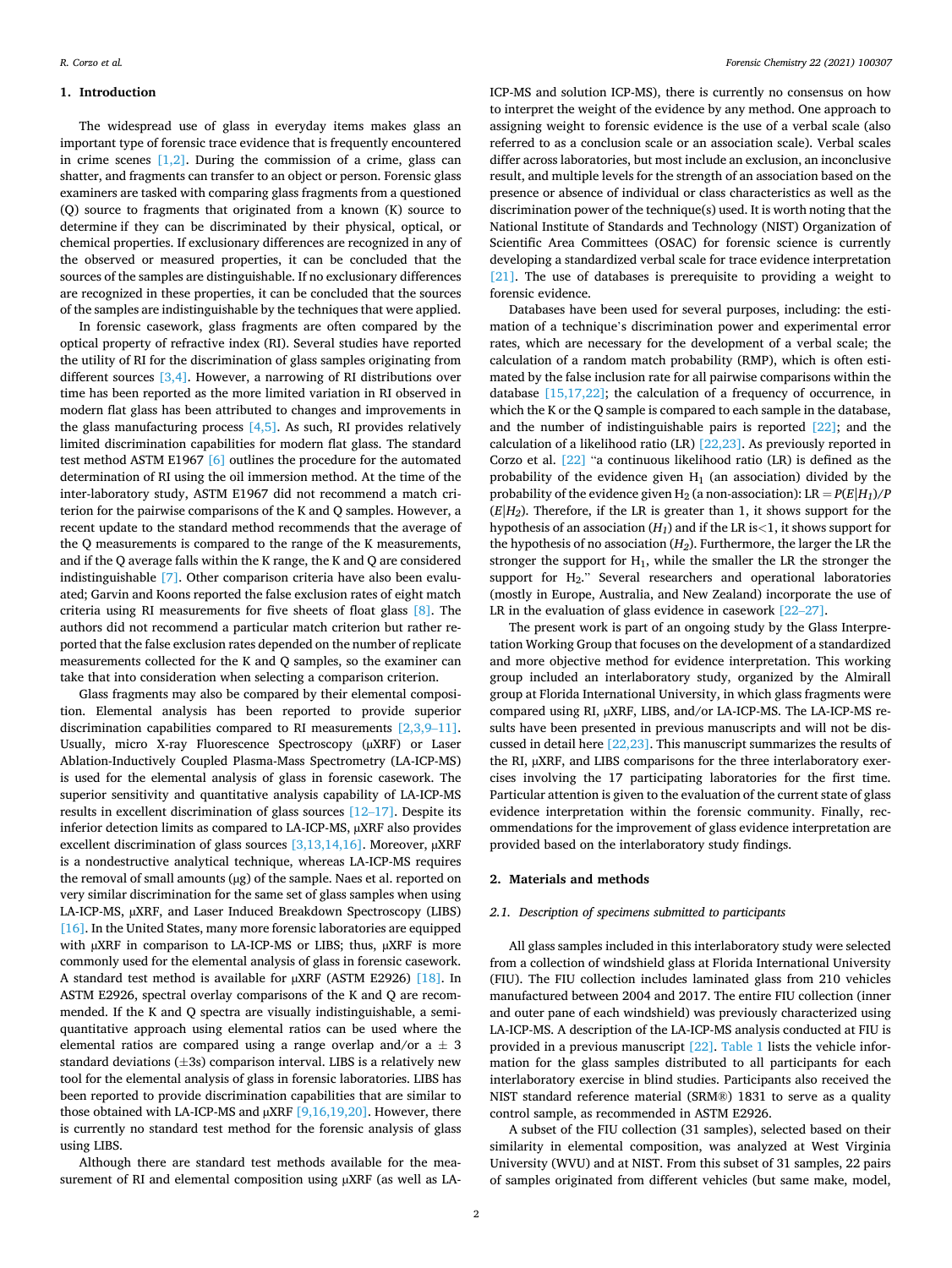<span id="page-2-0"></span>**Table 1** 

Vehicle information for glass samples submitted to participating laboratories for each interlaboratory exercise.

| Interlaboratory Exercise 1 |            |          |      |                   |                                                           |
|----------------------------|------------|----------|------|-------------------|-----------------------------------------------------------|
| Sample                     | Make       | Model    | Year | <b>VIN</b>        | Remarks                                                   |
| $K1_{inner \& outer}$      | Mitsubishi | Galant   | 2009 | 4A3AB36F39E024088 | Same make/model/year as Q1                                |
| $K2$ inner & outer         | Subaru     | Impreza  | 2008 | JF1GE61658H503418 | K2 outer same as Q2                                       |
| $Q1_{outer}$               | Mitsubishi | Galant   | 2009 | 4A3AB36F39E029145 | Same make/model/year as K1                                |
| $Q2_{outer}$               | Subaru     | Impreza  | 2008 | JF1GE61658H503418 | Same as K2 outer                                          |
| Interlaboratory Exercise 2 |            |          |      |                   |                                                           |
| Sample                     | Make       | Model    | Year | <b>VIN</b>        | Remarks                                                   |
| $K1_{inner \& outer}$      | Honda      | Civic    | 2006 | 2HGFG21506H707035 | K1 inner and outer same as Q1                             |
| $Q1_{inner \& outer}$      | Honda      | Civic    | 2006 | 2HGFG21506H707035 | 2 fragments same as K1 inner; 1 fragment same as K1 outer |
| $Q2_{outer}$               | <b>BMW</b> | 2 Series | 2014 | WBA1F5C58EVV98871 | Different than K1                                         |
| Interlaboratory Exercise 3 |            |          |      |                   |                                                           |
| Sample                     | Make       | Model    | Year | <b>VIN</b>        | Remarks                                                   |
| $K1$ inner & outer         | Honda      | Civic    | 2007 | 2HGFG12607H511521 | K1 outer same as Q1                                       |
| $Q1_{outer}$               | Honda      | Civic    | 2007 | 2HGFG12607H511521 | Same as K1 outer                                          |
| $Q2_{outer}$               | Mercedes   | R-Class  | 2009 | 4JGCB65E59A094913 | Different than K1                                         |

and year of manufacture) and were indistinguishable using LA-ICP-MS. This collection set primarily served to evaluate the complementarity of RI and elemental analysis techniques ( $\mu$ XRF and LA-ICP-MS). Additionally, the subset provided a *relative* comparison of the discrimination power of RI, µXRF, and LA-ICP-MS. Micro-XRF and LA-ICP-MS were selected for this study since these are the two elemental techniques that are typically used in casework; similarly, LIBS was excluded from this study since it is not commonly used in casework and since there is currently no standard methodology for the analysis of glass using LIBS. It should be noted that, since this subset was selected based on the chemical similarity of the samples, it does not provide an accurate estimation of the discrimination power for a *random* population of glass. For this reason, an additional randomly selected subset of 50 samples from the FIU collection was analyzed using RI and LA-ICP-MS by the Bundeskriminalamt (BKA) in Germany. This collection set provided a more accurate estimate of the discrimination power of RI and LA-ICP-MS for a random population of float glass samples. For LA-ICP-MS analysis, the following elements were measured: Li, Mg, Al, K, Ca, Fe, Ti, Mn, Rb, Sr, Zr, Ba, La, Ce, Nd, Hf, Pb, Na, and Si (used as the internal standard for quantitative analysis) [\[28\].](#page-8-0)

# *2.2. Instrumentation and data analysis*

A total of 11 laboratories provided RI measurements for at least one inter-laboratory test. Seven labs provided µXRF measurements for at least one inter-laboratory test. Table 2 provides the specifications for the XRF instruments used in this inter-laboratory study. Finally, 5 labs provided LIBS measurements for at least one inter-laboratory test. Table 3 provides the instrument specifications for the LIBS instruments used in this inter-laboratory study.

Participants were provided a Microsoft Excel template spreadsheet that compared the known and questioned samples using either a range overlap or  $a \pm 3$  s match criterion, as specified in ASTM E2926 for the forensic comparison of glass samples using µXRF. Since there is no standard that recommends a particular match criterion for RI or LIBS

# **Table 2**

| Specifications for XRF instrumentation used in this interlaboratory study. |  |  |  |
|----------------------------------------------------------------------------|--|--|--|
|----------------------------------------------------------------------------|--|--|--|

# **Table 3**

|  |  |  | Specifications for LIBS instrumentation used in this interlaboratory study. |
|--|--|--|-----------------------------------------------------------------------------|
|--|--|--|-----------------------------------------------------------------------------|

|                             | Lab 1                     | Lab <sub>2</sub>   | Lab <sub>3</sub>   | Lab 4                            | Lab <sub>5</sub>   |
|-----------------------------|---------------------------|--------------------|--------------------|----------------------------------|--------------------|
| Manufacturer                | Applied<br>Spectra        | Applied<br>Spectra | Applied<br>Spectra | Applied<br>Spectra               | Applied<br>Spectra |
| Model                       | J200<br>Tandem<br>LA-LIBS | J200               | J200               | J200<br>Tandem<br><b>LA-LIBS</b> | J200               |
| Laser                       | Nd:YAG                    | Nd:YAG             | Nd:YAG             | Nd:YAG                           | Nd:YAG             |
| Laser<br>Wavelength<br>(nm) | 266                       | 266                | 266                | 266                              | 266                |
| <b>Laser Energy</b><br>(mJ) | 5.5                       | 7.2                | 8.8                | 5.0                              | 5.3                |
| Laser<br>Frequency<br>(Hz)  | 10                        | 10                 | 10                 | 10                               | 10                 |
| Spot Size $(\mu m)$         | 100                       | 100                | 100                | 30                               | 50                 |
| Gate Delay<br>$(\mu s)$     | 0.5                       | 0.5                | 1.05               | 0.1                              | 0.5                |

comparisons, participants were instructed to use their preferred match criterion and include their results in a separate sheet within the template spreadsheet. Pairwise comparisons between labs and pairwise comparisons for the subset of 31 samples from the FIU collection were conducted using an RStudio (version 1.0.143) routine.

#### **3. Results and discussion**

#### *3.1. Interlaboratory exercise 1*

In the first interlaboratory exercise, two known samples (K1 and K2, inner and outer windshield pane for each K) and two questioned samples (Q1 and Q2) were submitted to each participating laboratory. Three glass fragments were submitted for each specimen (i.e., three fragments for each K inner pane, each K outer pane, and each Q). All glass

|                           | Lab 1                | Lab <sub>2</sub>         | Lab <sub>3</sub>     | Lab 4                | Lab 5                | Lab 6                | Lab 7                                                          |
|---------------------------|----------------------|--------------------------|----------------------|----------------------|----------------------|----------------------|----------------------------------------------------------------|
| Manufacturer<br>Model     | <b>EDAX</b><br>Orbis | <b>EDAX</b><br>Eagle III | <b>EDAX</b><br>Orbis | <b>EDAX</b><br>Orbis | <b>EDAX</b><br>Orbis | <b>EDAX</b><br>Orbis | <b>JEOL</b><br>IXRF coupled to JSM6490-LV $+$ INCA x-sight EDS |
| Tube Material             | Rh                   | Rh                       | Rh                   | Mo                   | Rh                   | Rh                   | Rh                                                             |
| <b>Capillary Optics</b>   | Mono                 | Mono                     | Poly                 | Poly                 | Poly                 | Mono                 | Mono                                                           |
| Spot Size $(\mu m)$       | 300                  | 100                      | 30                   | 30                   | 30                   | 1000                 | 100                                                            |
| Beam Power (V)            | 50                   | 50                       | 50                   | 50                   | 50                   | 50                   | 50                                                             |
| Beam Current (µA)         | 200                  | 1000                     | 150                  | 40                   | 150                  | 100                  | 1000                                                           |
| Acquisition Time (live s) | 1300                 | 2000                     | 600                  | 1200                 | 600                  | 500                  | 1200                                                           |
|                           |                      |                          |                      |                      |                      |                      |                                                                |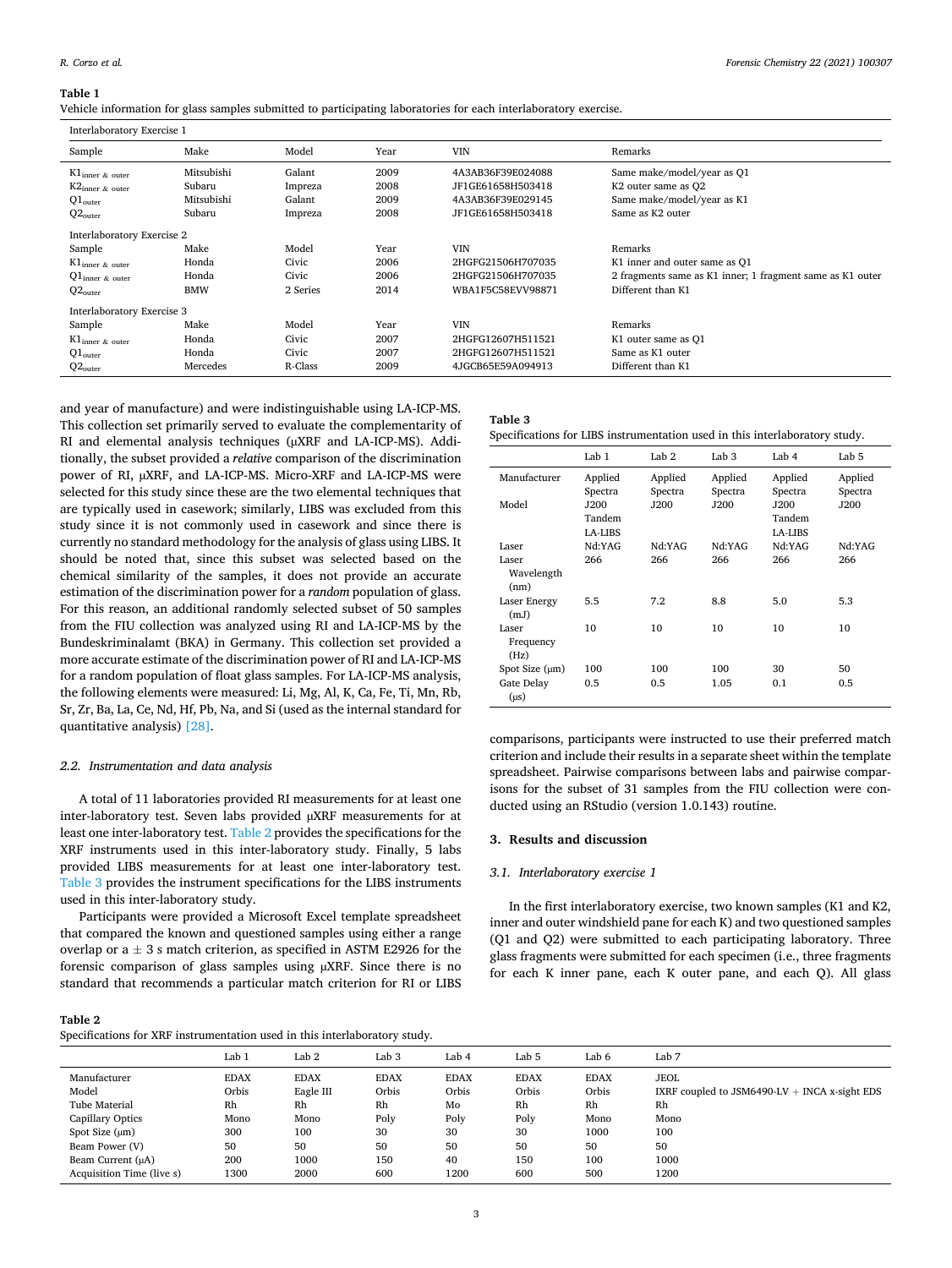fragments submitted to participants were full-thickness fragments. K2 outer and Q2 originated from the same source and should therefore be determined as an association. K1 and Q1 originated from different vehicles but these were of the same make, model, year of manufacture, and even manufactured in the same plant. Participants were instructed to analyze the samples using the procedure their laboratory normally follows for casework specimens. A total of eight laboratories collected measurements, four laboratories collected XRF measurements, and three laboratories collected LIBS measurements.

Table 4 summarizes the false exclusion and false inclusion rates for each technique. Note that these are calculated from analysis of glass from just three windshields using instrumentation at several laboratories. Two of the three windshields were from vehicles of the same make, model, and year of manufacture. Therefore, these figures do not represent false inclusion rates for these techniques for random populations of glass. Note also that comparisons between the inner K2 pane and Q2 have been excluded since these were comparisons between opposite panes of the same windshield (see [Table 1](#page-2-0)), and the two panes were chemically indistinguishable. It is likely that the inner and outer pane of K2 were produced close in time within the same manufacturing plant. Since it is unknown whether these two panes are same-source or different-source panes, excluding the K2 inner/Q2 comparisons avoided overestimating the false inclusion rate.

#### *3.1.1. Refractive index results (interlaboratory exercise 1)*

Although ASTM E1967 outlines the procedure for measuring RI using the oil immersion method and a phase contrast microscope, at the time of the inter-laboratory study, the method did not recommend a match criterion for the comparison of K and Q samples. Of the eight participating labs, five used a  $\pm$  3 s match criterion; that is, the mean of the Q sample was compared to the mean  $\pm$  3 standard deviations of the K sample. Two of these five labs established a minimum standard deviation ( $s = 0.00003$  or 0.000033) to reduce the risk of false exclusions in the case where the standard deviation of the measurements is very small. One lab used a fixed  $\pm$  0.0001 approach (Q mean compared to K mean  $\pm$ 0.0001). One lab used a range overlap to compare the K and Q samples and the final lab used the *t*-test to compare the K and Q samples.

When comparing the outer pane of K2 with Q2 (same source), all eight labs correctly associated the pair using RI measurements, resulting in no false exclusions out of 24 same-source pairwise comparisons (8 labs  $\times$  3 K outer vs. Q2 pairs = 24 pairwise comparisons). However, the false inclusion rate was high (34.1%). Note that although there were 144 possible different-source pairwise comparisons (8 labs  $\times$  3 Q fragments per Q sample  $\times$  6 possible different-source K/Q pairs), the total number

#### **Table 4**

Interlaboratory exercise 1 false exclusion and false inclusion rates for refractive index, XRF, and LIBS; the number of participating labs (N) is indicated next to each technique. Fractions in parentheses indicate the number of false exclusions/inclusions divided by the total number of pairwise comparisons.

|                                  | False<br>exclusion<br>$(K2_{\text{Outer}}/Q2)$ | False inclusion<br>(K1/Q1, K1/Q2,<br>K2/01 | Remarks                                                                                                                                                                     |
|----------------------------------|------------------------------------------------|--------------------------------------------|-----------------------------------------------------------------------------------------------------------------------------------------------------------------------------|
| Refractive<br>Index $(N =$<br>8) | 0(0/24)                                        | 34.1% (43/126)                             | 38 false inclusions were<br>comparisons between<br>vehicles with different<br>make; 5 false inclusions<br>were comparisons between<br>similar (make/model/year)<br>vehicles |
| $XRF(N = 4)$                     | 0(0/12)                                        | 8.3% (6/72)                                | All false inclusions were<br>comparisons between<br>similar (make/model/year)<br>vehicles                                                                                   |
| LIBS $(N = 3)$                   | 0(0/9)                                         | 16.7% (9/54)                               | All false inclusions were<br>comparisons between<br>similar (make/model/year)<br>vehicles                                                                                   |

of different-source pairwise comparisons was actually 126; this is because some labs eliminated certain K/Q pairs based on thickness measurements and, therefore, decided not to measure RI.

Most labs were unable to find reproducible differences when comparing K2 inner/outer and Q1, despite that K2 and Q1 originated from vehicles of different makes (Subaru vs. Mitsubishi) and manufactured in different years (2008 vs. 2009). On the other hand, five out of eight labs found reproducible differences when comparing K1 outer and Q1, two samples that originated from very similar vehicles (same make, model, year of manufacture, and manufacturing plant). One lab reported an inconclusive for the K1 outer/Q1 pair due to a high relative standard deviation (RSD) in the measurements. The remaining two labs reported that K1 outer/Q1 were indistinguishable; one of these labs found differences when using their match criterion (*t*-test) but decided to report an indistinguishable result because of the small standard deviation in the measurements.

# *3.1.2. µXRF results (interlaboratory exercise 1)*

Unlike ASTM E1967 (RI), ASTM E2926 (µXRF) suggests three methods to compare K and Q samples: spectral overlay, range overlap of element ratios, and/or  $a \pm 3$  s match criterion using element ratios. Most labs begin with spectral overlay and, if no differences are observed, move on to a semi-quantitative approach using element ratios. For spectral overlay comparisons, ASTM E2926 suggests a signal-to-noise ratio (SNR) of at least 3 to determine whether an element is detectable. For element ratio comparisons, ASTM E2926 suggest a signal-tonoise ratio of at least 10. These values correspond to limits of detection (LOD) and limits of quantitation (LOQ), respectively, and are further described for µXRF analysis of glass by Ernst et al. in [\[29\].](#page-8-0)

All four participating labs correctly associated Q2 with K2 outer using µXRF measurements, resulting in no false exclusions. The false inclusion rate was 8.3%. Two of four labs distinguished K1 outer and Q1 based on the Ca/Fe ratio. The third lab noted subtle differences between K1 outer and Q1 (also based on the Ca/Fe ratio), which they indicated suggests an exclusion, but the lab stated that in a casework scenario they would request additional K samples to confirm the differences. The fourth lab reported an indistinguishable result; however, this lab only used spectral overlay for comparisons because of poor SNR for certain elemental peaks (SNR *<* 10). It is worth noting that most LA-ICP-MS participants were unable to find reproducible differences for the K1 outer/Q1 pair: four out of five labs reported an association and the remaining lab reported an inconclusive result due to a high relative standard deviation in the measurements (see reference [\[22\]](#page-8-0) for the LA-ICP-MS inter-laboratory results). However, the K1 outer/Q1 pairs that were excluded using  $\mu$ XRF had a low relative standard deviation for the Ca/Fe ratio (RSD *<* 1.2%). The LA-ICP-MS match criterion (ASTM E2927) applies a minimum 3% RSD to reduce the risk of false exclusions, while the current  $\mu$ XRF match criterion does not apply a minimum RSD [\[14,28\].](#page-8-0) The modified match criterion for LA-ICP-MS was selected based on the best compromise between false exclusion and false inclusion rates; the wider interval was a consequence of the better precision of the LA-ICP-MS measurements (typical RSD *<* 2%) [\[14\]](#page-8-0). However, it should be noted that a larger number of known fragments may be collected to better account for the inherent heterogeneity of the glass source, which would also reduce the risk of false exclusions.

#### *3.1.3. LIBS results (Interlaboratory exercise 1)*

There is currently no ASTM method for the forensic analysis of glass using LIBS, thus the three labs that provided LIBS measurements followed their own procedure. All labs used  $a \pm 3$  s match criterion to compare K/Q pairs using element ratios, though, the element ratios and the element emission lines used for the comparisons differed between labs. The following elements were reported by the participating labs: Si, Al, Mg, Ca, Na, K, Sr, Fe, Ti, and Ba.

All three participating labs correctly associated Q2 with K2 outer using LIBS measurements. The false inclusion rate was 16.7%. Two labs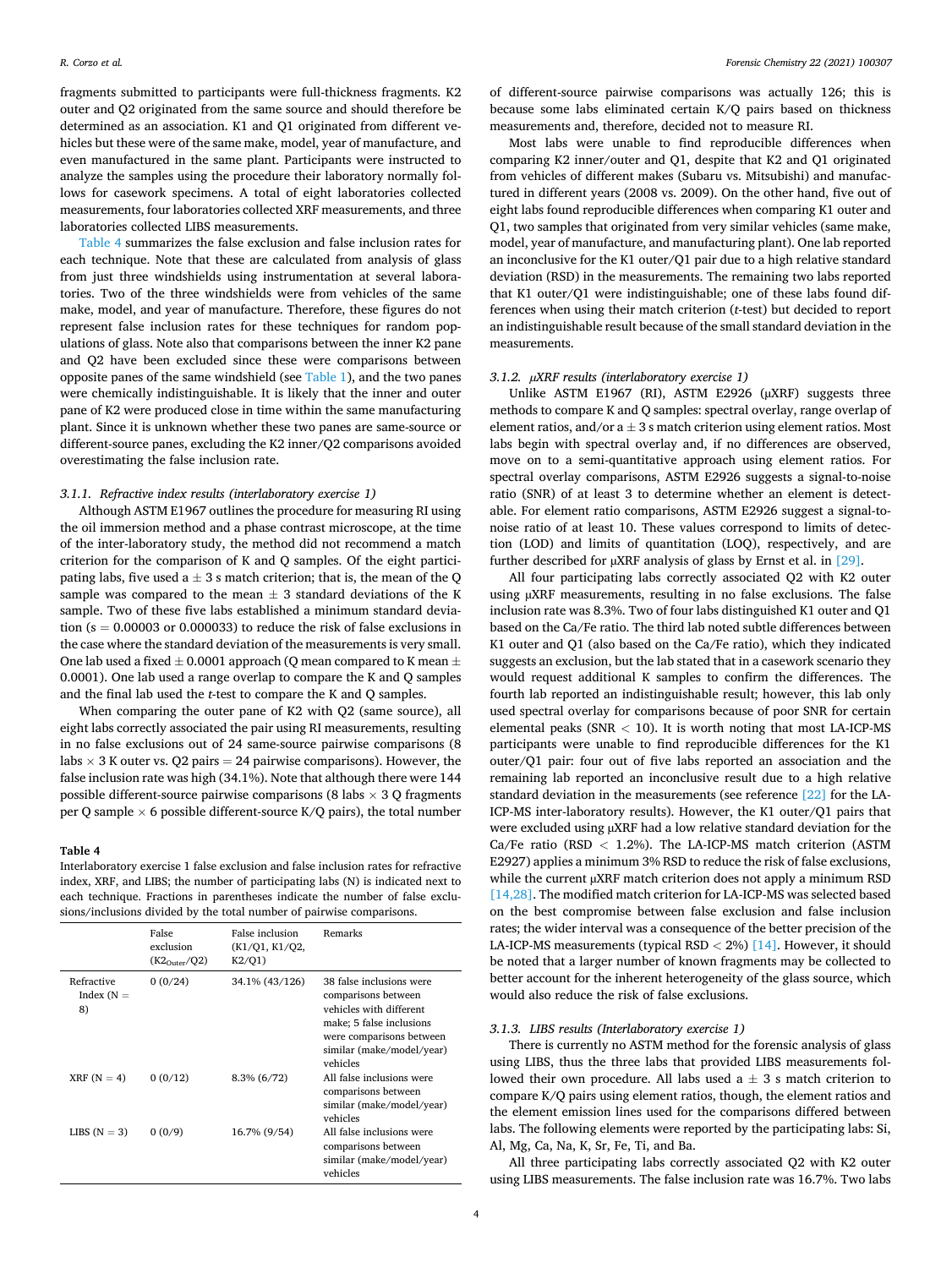associated K1 outer and Q1 (outer pane of similar vehicles); the remaining lab reported an inconclusive result because the Q mean was close to the  $\pm$  3 s cutoff and the standard deviation of the measurements was very small (relative standard deviation  $\leq$  1.8%). One lab could not distinguish between K1 inner and Q1, but the remaining two labs discriminated the pair.

#### *3.1.4. Interpretation of results (Interlaboratory exercise 1)*

In the case where physical and/or chemical differences were found between the K and Q sample, all labs reported an elimination (or exclusion); that is, every lab that submitted a report explicitly stated that the Q sample did not originate from the K source.

For pairs that were indistinguishable, the participating labs varied in their level of support for an association. Three labs simply reported that the K and Q sample "could not be eliminated." Most labs used some variation of the statement "the Q sample originated from the K source, or another source with the same physical and chemical properties." Two labs included an association scale in their report. One of these two labs incorporated an association scale with 5 levels in their report; the K2 outer/Q2 pair was given a level 3 association based on RI and µXRF measurements. According to the scale, a level 3 association indicates that the items (i.e., K and Q) are "consistent in observed and measured physical properties and/or chemical composition" and "could have originated from the same source;" it is noted that an "individual source cannot be determined" since there are other manufactured items that would also be indistinguishable from the submitted evidence. The second lab estimated the RI frequency using a national RI database that currently includes 9,559 entries [\[30\]](#page-8-0) and a conservatively estimated RMP for LA-ICP-MS [\[17\]](#page-8-0). To estimate the RMP, each sample in the database is compared to every other sample in the database. The RMP is then calculated by dividing the number of indistinguishable pairs by the total number of pairwise comparisons (with this definition, the RMP is equivalent to the false inclusion rate). However, the lab does not currently report a combined (RI and elemental) abundance in casework because RI and chemical composition cannot be assumed to be independent of each other. Finally, the lab reported their conclusion based on a conclusion scale with 5 association levels: the lab stated that the results provide "very strong support for a common source."

# *3.2. Comparison of refractive Index, µXRF, and LA-ICP-MS*

As noted in the results for the first interlaboratory exercise, the K1 outer/Q1 pair (from vehicles with the same make, model, and manufacturing year) was discriminated based on RI and µXRF measurements, while reproducible differences could not be found using LA-ICP-MS. Thus, a subset of windshield glass (31 samples) from the FIU vehicle collection, 22 pairs of which were indistinguishable by LA-ICP-MS, was selected for RI and  $\mu$ XRF analysis to further explore the complementarity of RI and the two elemental techniques typically used in casework (µXRF and LA-ICP-MS). RI was able to distinguish 3 pairs that were indistinguishable with both LA-ICP-MS and µXRF. Micro-XRF distinguished one pair that was indistinguishable with LA-ICP-MS and RI. This pair was excluded on the basis of the Ca/Ti ratio; however, it should be noted that the two samples being compared had a small standard deviation for Ca/Ti (RSD *<* 1%), which led to a narrow comparison interval.

Although RI was able to distinguish pairs that were indistinguishable with µXRF and LA-ICP-MS, the elemental techniques still provided superior discrimination. The 31 samples were compared using the ASTM match criterion for LA-ICP-MS  $(\pm 4s, \text{ with a minimum of } 3\% \text{ RSD})$ , the ASTM match criterion for  $\mu$ XRF ( $\pm$ 3s), and a  $\pm$  3 s (with a minimum s of 0.00003) match criterion for RI. Note that all three match criteria are asymmetrical. That is, when comparing two samples, a different result may be obtained depending on which sample is treated as the known sample and which is treated as the questioned sample. Thus, each pair of samples was compared twice, so that each sample could be treated as the

known and the questioned sample. A sample pair was considered distinguishable if both comparisons resulted in an exclusion. Similarly, a pair was considered indistinguishable if both comparisons resulted in an association. Finally, a pair with mismatching results (one comparison resulted in an exclusion and the reverse comparison resulted in an association) was considered inconclusive. Of the 465 possible differentsource pairwise comparisons  $(31 \times 30 \div 2 = 465)$  for this sample set, LA-ICP-MS provided 95.3% discrimination, µXRF provided 93.3% discrimination, and RI provided 88.6% discrimination. However, it should be stressed that the discrimination power for this subset is unrealistically low since, as noted earlier, the samples in this subset were chosen based on their similarity in elemental composition. For a more realistic measure of discrimination power, the BKA analyzed a subset of 50 randomly selected samples from the FIU vehicle collection using LA-ICP-MS and RI. A modified  $\pm$  4 s match criterion [\[17\]](#page-8-0) which is symmetrical, was used for the LA-ICP-MS comparisons, and  $a \pm 3$  s (with a minimum s of 0.00003) was used for the RI comparisons. LA-ICP-MS provided 99.8% discrimination, while RI provided 94.7% discrimination. The two techniques combined provided 99.9% discrimination (RI discriminated two pairs that were indistinguishable with LA-ICP-MS).

#### *3.3. Interlaboratory exercise 2*

In the second interlaboratory exercise, one known sample (K1, inner and outer pane) and two questioned samples (Q1 and Q2) were submitted to each participating laboratory. Three fragments were submitted for each K pane and each Q. Two Q1 fragments originated from the inner pane of K1 and one Q1 fragment originated from the outer pane of K1. The known sample was selected because the inner and outer pane were chemically distinguishable (based on LA-ICP-MS measurements). Thus, two Q1 fragments should be associated with the inner pane, but not the outer pane, and one Q1 fragment should be associated with the outer pane, but not the inner pane. The purpose of this second exercise was to evaluate whether practitioners would increase their level of support based on the presence of Q specimens that were associated with both chemically distinct K1 panes. A total of eight laboratories collected RI measurements, six laboratories collected XRF measurements, and two laboratories collected LIBS measurements.

Unlike in the first interlaboratory exercise, a case scenario was provided to participants in the second interlaboratory exercise: the hit-andrun scenario stated that a 2006 Honda Civic (K1) was found with a broken windshield; three questioned fragments (Q1) were found on the clothing of suspect 1 and three fragments (Q2) were found on the clothing of suspect 2. To better approximate realistic casework specimens, the questioned specimens were submitted as small  $(\approx 1 \text{ mm})$ , irregular fragments; the known specimens were provided as fullthickness samples. Participants were asked to follow ASTM E1967 (for RI) and ASTM E2926 (for  $\mu$ XRF). Table 5 summarizes the false exclusion and false inclusion rates for each technique.

#### **Table 5**

Interlaboratory exercise 2 false exclusion and false inclusion rates for refractive index, XRF, and LIBS; the number of participating labs (N) is indicated next to each technique. Fractions in parentheses indicate the number of false exclusions/inclusions divided by the total number of pairwise comparisons.

|                                  | False Exclusion<br>(TwoK1 <sub>Inper</sub> /O1)<br>and one $K1_{\text{Outer}}/$<br>Q1) | False Inclusion (K1/<br>Q2, one $K1_{\text{inner}}/Q1$<br>and two $K1_{\text{Outer}}/Q1$ ) | Remarks                                                  |
|----------------------------------|----------------------------------------------------------------------------------------|--------------------------------------------------------------------------------------------|----------------------------------------------------------|
| Refractive<br>Index $(N =$<br>8) | 0(0/24)                                                                                | 0(0/72)                                                                                    |                                                          |
| $XRF(N = 6)$                     | 16.7% (3/18)                                                                           | 0(0/54)                                                                                    | All false exclusions<br>were reported by a<br>single lab |
| LIBS $(N = 2)$                   | 0(0/6)                                                                                 | 0(0/18)                                                                                    |                                                          |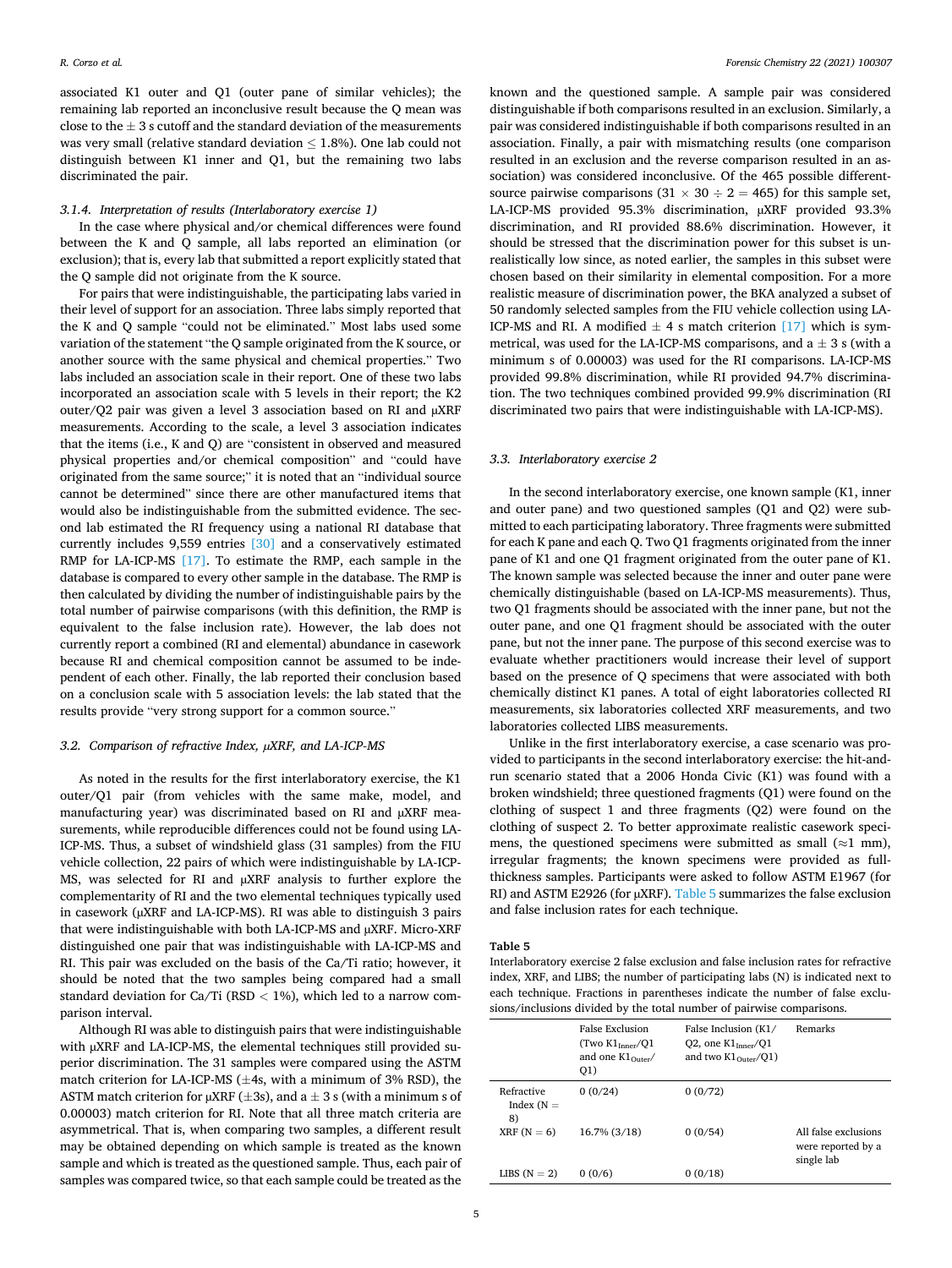# *3.3.1. Refractive index results (Interlaboratory exercise 2)*

For the RI pairwise comparisons, three labs compared the average of the Q measurements to the average  $K \pm 3$  s (one of these three labs used a minimum standard deviation of 0.0003). One lab used a *t*-test, one lab compared the Q average to the K range, one lab compared the Q average to the K average  $\pm 2$  s (minimum s of 0.0001), one lab compared the Q average to the K average  $\pm$  0.0001, one lab compared the Q average  $\pm$  3 s to the K average  $\pm$  3 s, and the final lab used a range overlap and a Q average to K average  $\pm$  0.0001; for the final lab, if either of the two match criteria used resulted in an exclusion, K and Q were considered distinguishable.

All labs correctly associated two Q1 fragments with the inner K1 pane and one Q1 fragment with the outer K1 pane, resulting in no false exclusions. All labs also correctly excluded all K1/Q2 pairs, two Q1 fragments from the outer K1 pane, and one Q1 fragment from the inner K1 pane, resulting in no false inclusions.

#### *3.3.2. µXRF results (Interlaboratory exercise 2)*

For the  $\mu$ XRF comparisons using a range overlap and/or  $\pm$  3 s match criterion, four of five labs correctly associated all K1 inner/outer and Q1 pairs. The remaining lab excluded all three K1/Q1 pairs, resulting in a false exclusion rate of 16.7%. These false exclusions may have partly been the result of the small standard deviations in the K measurements for some element ratios, which led to a narrow comparison interval. The two K1 inner/Q1 pairs were excluded based on the following ratios: Ca/ K (1.43% RSD), Ca/Fe (0.31% RSD), and/or Fe/Zr (5.21% RSD). The K1 outer/Q1 pair was excluded on the basis of Ca/Mg (0.62% RSD), Ca/Fe (0.26% RSD), and Fe/Zr (2.61% RSD). If a minimum 3% RSD is applied to each element ratio used for the pairwise comparisons, the ratios Ca/K, Ca/Mg, and Ca/Fe no longer result in a false exclusion. However, Fe/Zr still results in a false exclusion for two of the three Q1 fragments. Differences in the relative location of the sample during measurement and/ or improper sample preparation could have also led to the false exclusions. It is worth noting that this lab was the only lab that used a Mo Xray tube for their analyses, and the Mo X-ray lines interfere with the Zr X-ray lines. Thus, it is possible that the differences in instrumental configuration produced these differing results. All five labs correctly excluded all K/Q pairs that originated from different sources, resulting in no false inclusions.

In an effort to improve the interpretation of forensic evidence, the potential for developing a shared glass database using data (XRF element ratios) collected by different laboratories was explored. The six element ratios recommended in ASTM E2926 were used to compare the same sample across five participating laboratories; that is, K1 inner was compared to K1 inner between labs, K1 outer to K1 outer, Q1 to Q1, and Q2 to Q2. One of the six labs was excluded for the between-lab comparisons because that lab did not provide SRM 1831 data (SRM 1831 was used for normalization, discussed below). Using the ASTM  $\pm$  3 s match criterion, 99.6% of the pairwise comparisons between labs were falsely excluded. The large differences in element ratios between labs are partly due to different instrumental geometries and detector efficiencies. Trejos et al. suggested normalizing the element ratios to a standard reference material (SRM 1831) so that the between-lab ratios would be more comparable [\[13\]](#page-8-0). A similar approach was implemented in this study (Equation (1)).

$$
\left[\frac{E_j}{E_k}\right]_{normalized} = \frac{\left[\frac{1}{n}\sum_{i=1}^n \frac{E_j}{E_k}\right]_{sample}}{\left[\frac{1}{n}\sum_{i=1}^n \frac{E_j}{E_k}\right]_{SRM}}
$$
\n(1)

In Eq. (1), the normalized ratio of element *j*  $(E_i)$  to element *k*  $(E_k)$  is calculated by dividing the average  $E_i/E_k$  of the sample by the average  $E_i$  $E_k$  of the SRM (n is the number of replicate measurements). The standard deviation was estimated using a propagation of errors [\[31\]](#page-9-0).

After normalization to SRM 1831, the ASTM  $\pm$  3 s match criterion was used for between-lab pairwise comparisons, which led to a false exclusion rate of 77.1%. Establishing a minimum 3% RSD with the normalized ratios further reduced the false exclusion rate to 71.7%. [Fig. 1](#page-6-0) shows the overall false exclusion rate (using all six ratios) as well as the relative false exclusion rate for each individual ratio using the raw ratios, the normalized ratios, and the normalized ratios with a minimum 3% RSD. After normalization, the relative false exclusion rate improved for all six element ratios; additionally, using a minimum 3% RSD improved Ca/Mg, Ca/Fe, and Ca/K (ratios that often exhibited RSDs *<* 1%) but did not improve Ca/Ti, Sr/Zr, and Fe/Zr (ratios that typically exhibited higher RSDs).

Although the overall false exclusion rate improved after normalization and after establishing a minimum 3% RSD with the normalized ratios, the false exclusion rate for data acquired by different laboratories, with different instrument configurations was still unacceptably high. This suggests that combining element ratio databases from multiple labs is not currently feasible. It should be noted, however, that the K1/Q1/Q2 specimens used for these comparisons were thin, irregular fragments. Therefore, shape effects and escape depth effects also played a role in the element ratio differences observed between labs. It may be possible to develop a shared database using only flat, full-thickness specimens that are infinitely thick for the elements of interest; fullthickness fragments are usually available for the known sample.

#### *3.3.3. LIBS results (Interlaboratory exercise 2)*

The LIBS element ratios and the element emission lines used for the comparisons differed between the two participating labs. The following elements were reported by the two labs: Si, Al, Mg, Ca, Na, K, Sr, Fe, Ti, and Ba.

For the pairwise comparisons, one lab compared the Q average  $\pm$  3 s to the K average  $\pm$  3 s. This lab excluded element ratios with RSDs that were considered too low or too high (all excluded ratios had RSDs*<*7% or greater than 20%). The second lab compared the Q average to the K average  $\pm$  4 s. Both labs correctly associated the K1/Q1 pairs, resulting in no false exclusions. Both labs correctly excluded K/Q pairs that originated from different sources, resulting in no false inclusions.

#### *3.3.4. Interpretation of results (Interlaboratory exercise 2)*

All labs reported an elimination for K/Q pairs that exhibited reproducible physical or chemical properties. One lab calculated a likelihood ratio (LR) using the RI measurements. This lab reported that the LR provided "moderately strong support" for an exclusion of K1 and Q2.

For the second interlaboratory exercise, two Q1 fragments originated from the inner K1 pane and one Q1 fragment originated from the outer K1 pane; as mentioned earlier, the inner and outer K1 panes were chemically distinguishable. The aim of this second exercise was to evaluate whether practitioners would increase their level of support based on the presence of Q1 fragments that matched both K panes. As observed in exercise one, in the second exercise, the association level reported for the indistinguishable K/Q pairs differed between labs. One lab simply stated that two Q1 fragments were associated with K1 inner and one Q1 fragment was associated with K1 outer. One lab stated that the results "strongly suggest" that Q1 originated from K1; this lab did not include a qualifier that states other sources of glass may have similar physical and chemical composition to the known source. Most labs used some variation of the statement "the Q sample originated from the K (inner or outer) source, or another two sources with the same physical and chemical properties;" though, two labs stated that other glass sources with similar characteristics are limited. Three labs included an association scale with five levels. Two of these three labs reported a level 3 association, which states that the Q "could have originated" from the K source or a similar source. The third lab calculated a frequency for RI and an RMP for elemental data (LA-ICP-MS) but does not currently report a combined abundance since, as discussed in exercise 1, there is a lack of independence between RI and chemical composition. Using their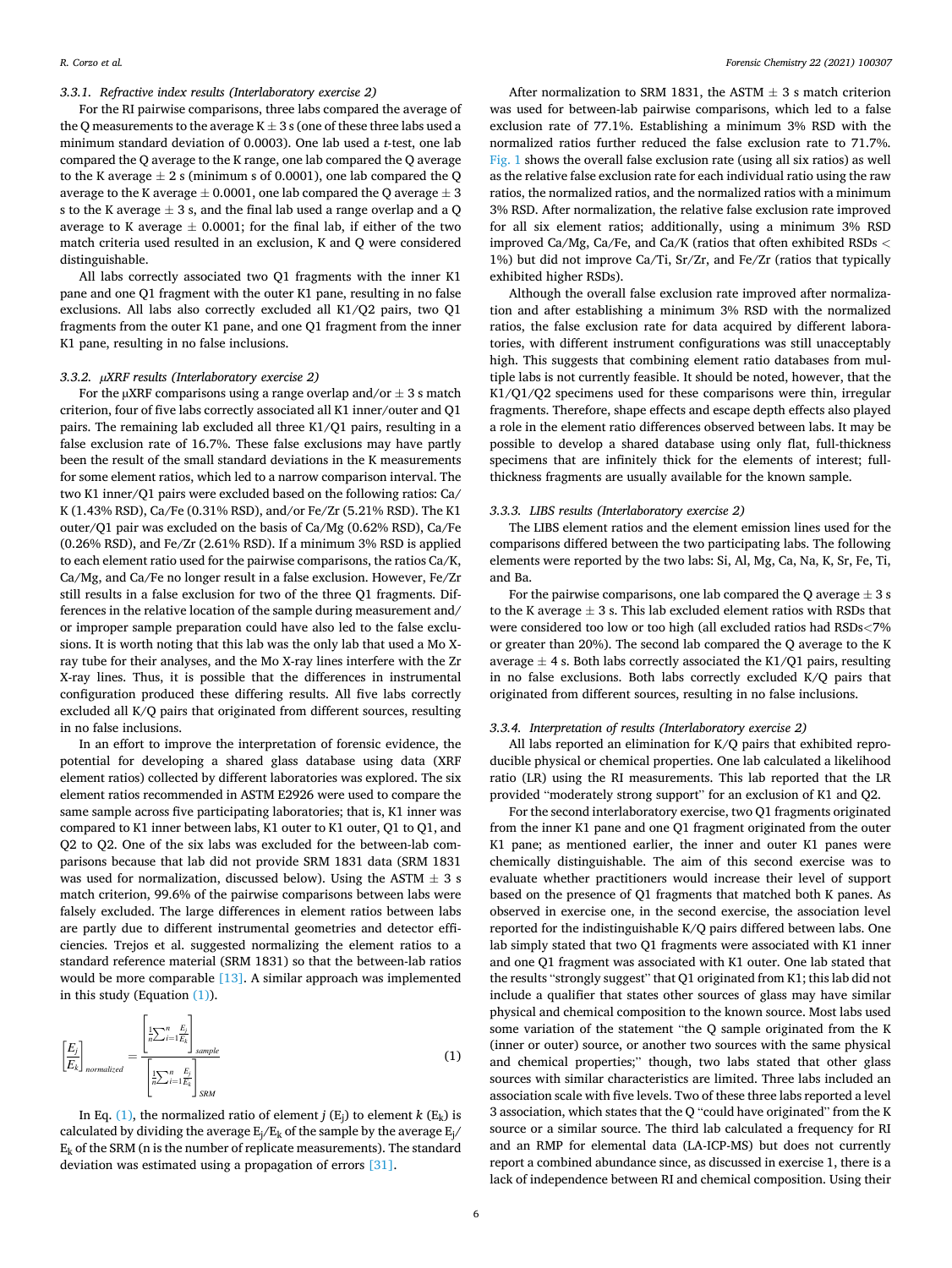<span id="page-6-0"></span>

**Fig. 1.** Overall (all six ratios) and individual ratio false exclusion rates, using the ASTM E2926 match criterion, for between-lab comparisons of samples originating from the same source. The false exclusion rate using raw ratios (blue), SRM 1831 normalized ratios (red), and SRM 1831 normalized ratios with a minimum 3% RSD (green) is shown. (For interpretation of the references to color in this figure legend, the reader is referred to the web version of this article.)

conclusion scale, this lab reported that the results provided "very strong support" for an association, which is the highest level of association within a class association with "conventional characteristics." One lab compared Q1 to a database of 661 glass samples and reported that no database sample matched Q1 on the basis of glass type (e.g., float, tempered), color, thickness, and RI. One lab compared K1 to a RI database and reported that K1 inner was indistinguishable with 2.3% of the samples in the database and K1 outer was indistinguishable with 1.2% of the samples in the database. Finally, one lab calculated a likelihood ratio using the RI measurements following the procedure outlined in Curran et al. [\[32\].](#page-9-0) This lab also compared Q1 to a database that included thickness and RI measurements for vehicle glass ( $n = 2017$ ) and reported that one Q1 fragment was indistinguishable with*<*0.02% of the database samples and the other two Q1 fragments were indistinguishable with*<*5% of the database samples.

Although the majority of labs noted that Q1 included specimens that matched both K1 panes, only three labs increased their level of support based on the presence of two distinct glass sources. One lab stated that, considering the characteristics of the case, it was "unlikely" that Q1 originated from two other sources of glass with the same characteristics as the two K1 panes. The second lab stated that the presence of Q1 specimens that matched both K1 panes "gives additional significance to the findings." Finally, the third lab is the one lab that calculated a likelihood ratio (LR  $\approx 7.9 \times 10^6$ ). The LR calculations included the number of recovered fragments as well as the frequency of the two distinct refractive indexes (one for each of the K1 panes). Using their verbal translation scale for the LR, the lab reported that the evidence provided "extremely strong support" for an association.

## *3.4. Interlaboratory exercise 3*

In the third interlaboratory exercise, one known sample (K1, inner and outer pane) and two questioned samples (Q1 and Q2) were submitted to each participating laboratory. Three fragments were submitted for each K pane and each Q. All three Q1 fragments originated from the K1 outer pane. A total of seven laboratories collected RI measurements, four laboratories collected XRF measurements, and three laboratories collected LIBS measurements.

A case scenario, similar to that given in the second exercise, was provided to participants in the third interlaboratory exercise: the hitand-run scenario stated that a 2007 Honda Civic (K1) was found with a broken windshield; three questioned fragments (Q1) were found on the clothing of suspect 1 and three fragments (Q2) were found on the clothing of suspect 2. The Q fragments were provided as small ( $\approx$ 1 mm), irregular specimens and the known fragments were provided as fullthickness specimens. Participants were asked to follow ASTM E1967 (for RI) and ASTM E2926 (for  $\mu$ XRF). Table 6 summarizes the false exclusion and false inclusion rates for each technique.

#### *3.4.1. Refractive index results (Interlaboratory exercise 3)*

For the RI pairwise comparisons, two labs compared the average Q to the average  $K \pm 3$  s (one lab used a minimum standard deviation of 0.0003). One lab used a *t*-test, one lab compared the Q average to the K average  $\pm 2$  s (minimum s of 0.0001), one lab compared the Q average to the K average  $\pm$  0.0001, one lab compared the Q average  $\pm$  3 s to the K average  $\pm 3$  s, and the final lab used a range overlap and a Q average to K average  $\pm$  0.0001; for the final lab, if either of the two match criteria used resulted in an exclusion, K and Q were considered distinguishable.

All labs correctly associated Q1 to K1 outer, resulting in no false exclusions. All labs also correctly excluded all K1 inner/Q1 and K1/Q2 pairs, resulting in no false inclusions.

# *3.4.2. µXRF results (Interlaboratory exercise 3)*

For the  $\mu$ XRF comparisons (range overlap and/or  $\pm$  3 s), all labs correctly associated Q1 with the outer pane of K1, resulting in no false exclusions. All labs correctly distinguished all K1 inner/Q1 and K1/Q2 pairs, resulting in no false inclusions.

As was observed in the exercise 2 results, the between-lab

# **Table 6**

Interlaboratory exercise 3 false exclusion and false inclusion rates for refractive index, XRF, and LIBS; the number of participating labs (N) is indicated next to each technique. Fractions in parentheses indicate the number of false exclusions/inclusions divided by the total number of pairwise comparisons.

|                                | False exclusion<br>$(K1_{\text{Outer}}/Q1)$ | False inclusion $(K1_{\text{Inner}}/Q1$ and<br>K1/02 |
|--------------------------------|---------------------------------------------|------------------------------------------------------|
| Refractive Index (N<br>$= 7$   | 0(0/18)                                     | 0(0/45)                                              |
| $XRF(N = 4)$<br>LIBS $(N = 3)$ | 0(0/12)<br>0(0/9)                           | 0(0/35)<br>0(0/26)                                   |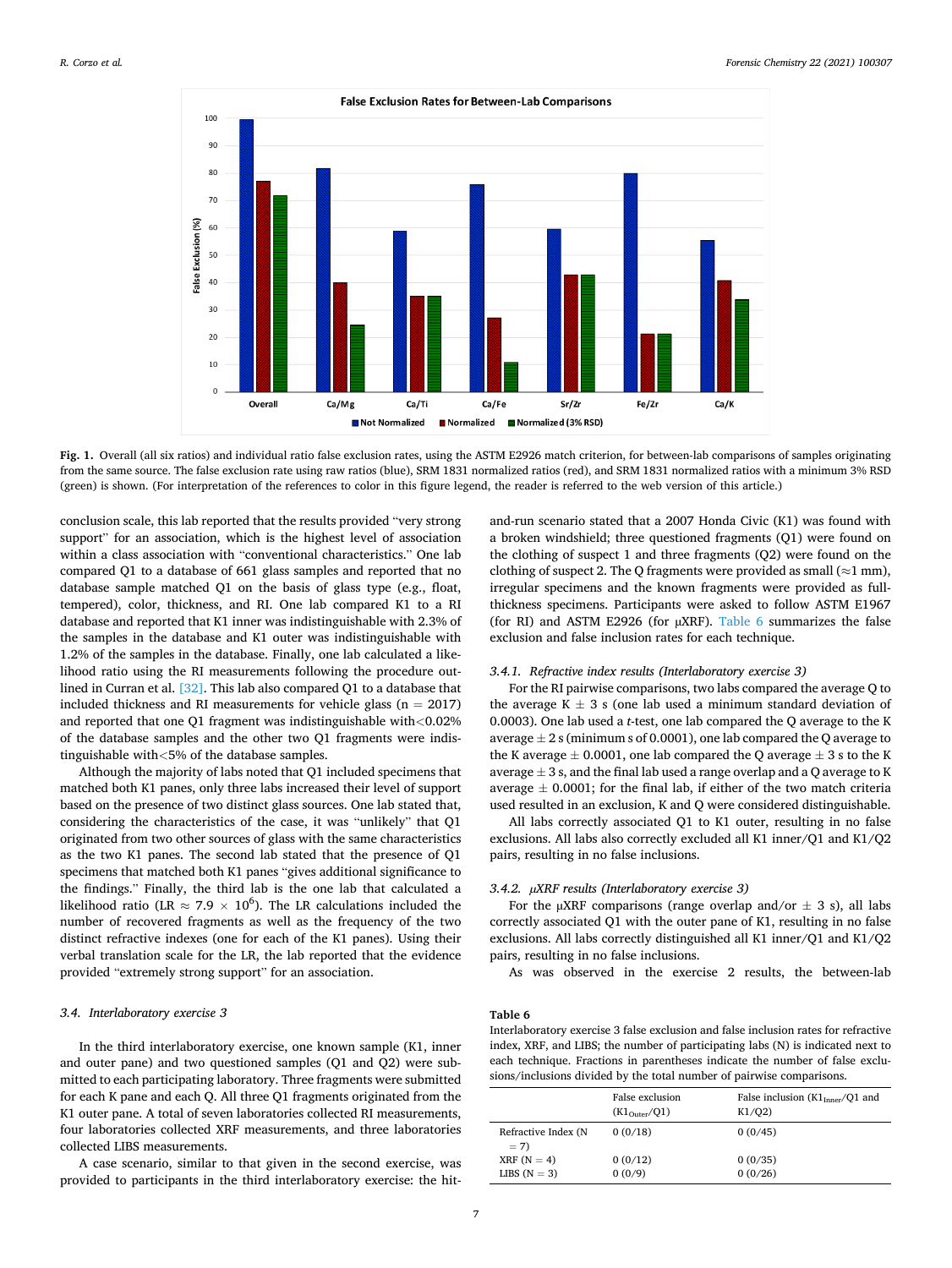comparisons for exercise 3 resulted in a high false exclusion rate: 100% false exclusion using the raw ratios and 94.4% false exclusion using the (SRM1831) normalized ratios with and without a minimum 3% RSD. When using the normalized ratios with a minimum 3% RSD, the false exclusion for the individual ratios Ca/Mg, Ca/Fe, and Ca/Ti improved. However, the overall false exclusion rate (94.4%), using all six ratios, did not improve.

#### *3.4.3. LIBS results (Interlaboratory exercise 3)*

The LIBS element ratios and the element emission lines used for the comparisons differed between the three participating labs. The following elements were reported by the three labs: Si, Al, Mg, Ca, Na, K, Sr, Fe, and Ti.

For the LIBS pairwise comparisons, one lab used the Q average and the K average  $\pm$  3 s, one lab used the Q average  $\pm$  3 s and the K average  $\pm$  3 s, and the third lab used the Q average and the K average  $\pm$  4 s (using only ratios with RSD *<* 20%). All labs correctly associated the K1/Q1 pairs, resulting in no false exclusions. All labs correctly excluded K/Q pairs that originated from different sources, resulting in no false inclusions.

#### *3.4.4. Interpretation of results (Interlaboratory exercise 3)*

All K/Q pairs that exhibited reproducible physical or chemical properties were reported as an exclusion. As observed in the previous two exercises, the association level reported for the indistinguishable K/ Q pairs differed between labs. One lab simply stated that the Q1 fragments were associated with K1 outer. Most labs used some variation of the statement "the Q sample originated from the K outer source, or another source with the same physical and chemical properties;" though, two labs stated that other glass sources with similar characteristics are limited. Three labs included an association scale in their report; two labs reported a level 3 association, which states that the Q "could have originated" from the K source or a similar source, and the third lab calculated a frequency using a RI database and an RMP using an elemental database (LA-ICP-MS) and reported that there is "very strong support" that K1 outer and Q1 originated from the same source. Two labs compared Q1 to all samples in a database and reported the number of matches (i.e., the frequency of occurrence): one lab reported that the Q matched one sample in their database ( $n = 661$ ) on the basis of glass type (e.g., float, tempered), color, thickness, and RI; the second lab reported no matches using their database ( $n = 3000$ ) based on thickness and RI. One lab compared K1 outer to a RI and thickness database ( $n =$ 2319) and reported that K1 outer was indistinguishable with 0.9% of the database samples. Finally, one lab calculated a likelihood ratio using the RI measurements following the procedure outlined in Curran et al. [\[32\]](#page-9-0). The LR showed "extremely strong support" for an association between K1 and Q1. This lab also compared Q1 to a database that included thickness and RI measurements ( $n = 3000$ ) and found that Q1 did not match any of the database samples.

# **4. Conclusions**

A total of 17 laboratories participated in an interlaboratory study that included three blind exercises designed as mock case scenarios. Eleven labs provided RI measurements, seven labs provided µXRF measurements, and five labs provided LIBS measurements. The participants were instructed to analyze and compare glass specimens and submit a report on their findings as they would in an actual case. The rate of false exclusions and false inclusions when comparing the glass specimens using RI or elemental composition ( $\mu$ XRF and LIBS) was determined. Additionally, the reporting language and the use of databases to assign a significance to the evidence was evaluated to determine the current state of evidence interpretation within the forensic community.

With the exception of  $\mu$ XRF in exercise 2, no false exclusions were observed for either of the three techniques in each of the three exercises.

All false exclusions in exercise 2 were reported by a single  $\mu$ XRF participant. It is possible that these false exclusions were in part due to low RSDs and that a minimum RSD, similar to what is used for the LA-ICP-MS match criterion, may be warranted for µXRF comparisons. However, considering the fact that all other  $\mu$ XRF participants reported correct associations, it is possible that the differences in instrumental configuration or relative location of the sample during measurement produced these differing results.

No false inclusions were observed for either of the three techniques in exercises 2 and 3. However, a relatively high false exclusion rate was observed for the first exercise: 34.1%, 8.3%, and 16.7% for RI, µXRF, and LIBS, respectively. In the case of  $\mu$ XRF and LIBS, all false inclusions were comparisons between vehicles with the same make, model, and year of manufacture. Most of the RI false inclusions were comparisons between vehicles with a different make and year of manufacture; these pairs were readily distinguishable with µXRF, LIBS, and LA-ICP-MS. On the other hand, most labs were able to find reproducible differences in the RI for pairs that originated from similar vehicles; these pairs were not distinguishable using LA-ICP-MS or LIBS but were distinguishable using µXRF on the basis of the Ca/Fe ratio. To investigate the complementarity of RI and elemental composition, a set of 31 glass samples, selected based on their similarity in elemental composition, were analyzed using RI, LA-ICP-MS, and µXRF. RI was able to distinguish 3 pairs that were indistinguishable with both LA-ICP-MS and µXRF. Thus, glass samples found to be indistinguishable by elemental composition using a sensitive elemental analysis technique (LA-ICP-MS, µXRF, LIBS) may benefit from additional discrimination potential from RI measurements. Therefore, RI analysis remains a viable technique in a comparative analytical scheme that includes elemental analysis.

An important consideration in forensic casework is the interpretation of the evidence. Databases are useful tools for the forensic community as they can provide information about the within-sample variability, the between-sample variability, and the discrimination power of an analytical tool. Additionally, databases can be used to assign a significance to forensic evidence (i.e., provide a quantitative measure of the rarity of a particular feature, such as RI or elemental composition) [\[33\]](#page-9-0). Knowledge of a technique's discrimination power as well as the commonality/rarity of certain features is necessary for the development of a verbal scale. Few labs (3 out of 17) used a verbal scale to provide a significance to an association. Additionally, few labs (3 labs) increased their level of support for an association based on the presence of questioned specimens that were indistinguishable with two distinct known sources (exercise 2). Although RI databases are readily available, they are not widely utilized within the forensic community. XRF databases, on the other hand, are not as readily available as RI databases due to inherent signal variations among instrumental configurations. The potential for developing a shared XRF database was evaluated by comparing the elemental ratios for the same glass sample analyzed by different laboratories. However, even after normalizing the ratios to a control sample, SRM 1831, the false exclusion rate for between-lab comparisons using the recommended  $\pm$  3 s criterion was unacceptably high (*>*70% false exclusion). This suggests that a shared database populated with elemental ratios from different labs is not currently feasible for XRF. However, it should be noted that the µXRF measurements were collected on small, irregular glass fragments. It may still be possible to develop an XRF database comprised only of known specimens, which are usually available as full-thickness fragments. Also, laboratories may still consider the use of internal databases, in which data is collected in the same lab, with the same method and instrument over time. The rapid acquisition times of LIBS measurements (*<*1 min per replicate measurement) makes LIBS an attractive tool for the development of a glass database. However, a known disadvantage of LIBS is its poor precision compared to more well-established analytical tools, such as µXRF and LA-ICP-MS. The RSDs for measurements submitted by the five participating labs ranged from*<*1% to greater than 50%, depending on the elemental ratios used for comparisons. Future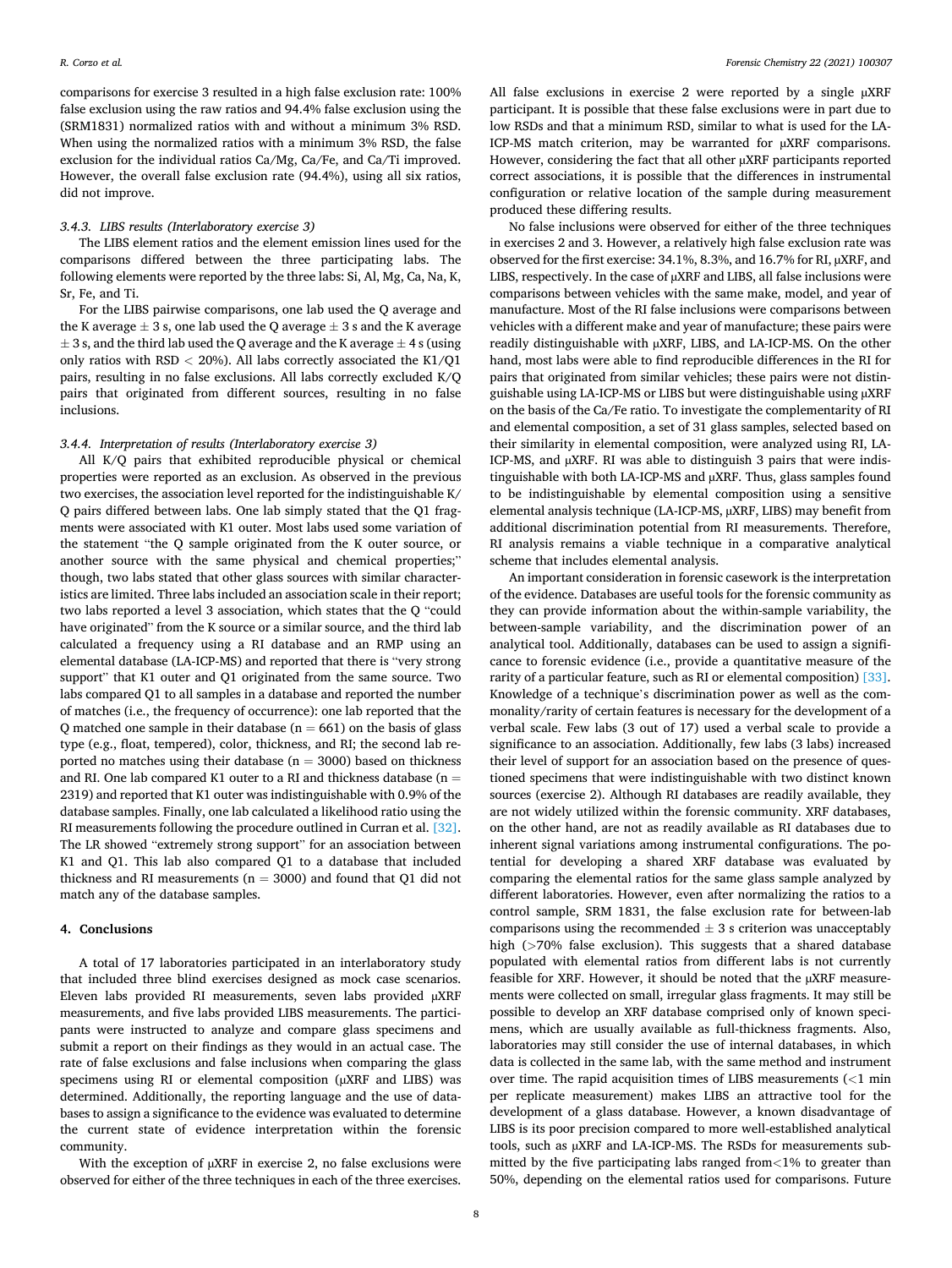<span id="page-8-0"></span>research efforts should focus on improving the precision of LIBS measurements and developing a standard methodology for glass analysis.

RI, µXRF, and LIBS were shown to be fit-for-purpose for the forensic comparison of glass samples, with an overall correct association greater than 92% and an overall correct exclusion greater than 82%. It should be noted that all false inclusions (overall false inclusion of 18%) occurred in exercise one, which involved comparisons between vehicles of the same make, model, and year. There is a need to standardize the reporting language used by practitioners across different laboratories. It is recommended that practitioners use a verbal scale to provide a significance to their results when reporting their conclusions. Though, verbal scales can be subjective since they rely on the experience of the practitioner. The use of databases to estimate a frequency, RMP, and/or LR can provide a more objective approach for the interpretation of evidence. As such, practitioners should incorporate the use of databases, if available, to provide a quantitative measure of the rarity of a particular feature (e. g., RI, elemental composition); although, as noted by one lab, there is a need to address the lack of independence between different features. Future research efforts should focus on standardizing the reporting language and verbal scales used between different laboratories. There is an ongoing effort within NIST OSAC to develop an interpretation guide that aims to standardize a verbal scale that can be used by all trace evidence disciplines. This interpretation guide should encourage practitioners to incorporate a verbal scale in their casework and should lead to better agreement among practitioners. Additionally, existing RI databases can be expanded and potentially shared among practitioners. Finally, similar to the ongoing efforts to develop and share a quantitative LA-ICP-MS database, the development of a µXRF database (and potentially a LIBS database) would also be useful to glass practitioners that currently do not perform LA-ICP-MS analysis of glass. A challenge in the development of glass databases is the change in glass formulations over time. To address this challenge, it would be necessary to continuously populate glass databases with modern glass formulations (e.g., from casework specimens submitted to a forensic laboratory) to ensure that the database reflects the relevant population of glass.

# **Declaration of Competing Interest**

The authors declare that they have no known competing financial interests or personal relationships that could have appeared to influence the work reported in this paper.

#### **Acknowledgements**

This project was supported by awards no. 2015-DN-BX-K049 and 2018-DU-BX-0194 from the National Institute of Justice, Office of Justice Programs, U.S. Department of Justice. The opinions, findings, and conclusions or recommendations expressed in this manuscript are those of the authors and do not necessarily reflect those of the Department of Justice or the National Institute of Standards and Technology. Names of commercial manufacturers are provided for identification purposes only, and inclusion does not imply endorsement of the manufacturer, or its products or services by any of the above organizations. The National Science Foundation (NSF) funded an INTERN award to Ruthmara Corzo through the Center for Advanced Research in Forensic Science (CARFS), award no. 1739805 to participate in an internship at the National Institute of Standards and Technology (NIST) where she is currently an NRC postdoctoral fellow.

#### **References**

- [1] J. Peterson. National Institute of Justice, U. S. G. P. Office, Washington D. C. (1974).
- [2] [J.A. Buscaglia, Elemental analysis of small glass fragments in forensic science,](http://refhub.elsevier.com/S2468-1709(21)00003-5/h0010) [Anal. Chim. Acta 288 \(1-2\) \(1994\) 17](http://refhub.elsevier.com/S2468-1709(21)00003-5/h0010)–24.
- [3] R.D. Koons, C.A. Peters, P.S. Rebbert, Comparison of refractive index, energy dispersive X-ray fluorescence and inductively coupled plasma atomic emission

spectrometry for forensic characterization of sheet glass fragments, J. Anal. At. Spectrom. 6 (6) (1991) 451, <https://doi.org/10.1039/ja9910600451>.

- [4] R. D. Koons, J. Buscaglia, M. Bottrell and E. T. Miller. Forensic Glass Comparisons in R. Saferstein's (ed.) Forensic Science Handbook Volume 1, Prentice Hall, New Jersey, USA (2002).
- [5] [R.D. Koons, J. Buscaglia, Distribution of refractive index values in sheet glasses,](http://refhub.elsevier.com/S2468-1709(21)00003-5/h0025)  [Foren. Sci. Commun. 3 \(2001\)](http://refhub.elsevier.com/S2468-1709(21)00003-5/h0025).
- [6] ASTM E1967-11, ASTM International, West Conshohocken, PA (2011).
- [7] ASTM E1967-19, ASTM International, West Conshohocken, PA (2019). [8] E. J. Garvin and R. D. Koons. Evaluation of match criteria used for the comparison
- of refractive index of glass fragments, J Forensic Sci 56 (2011) 491-500. [9] [C.M. Bridge, J. Powell, K.L. Steele, M.E. Sigman, Forensic comparative glass](http://refhub.elsevier.com/S2468-1709(21)00003-5/h0045)
- [analysis by laser-induced breakdown spectroscopy, Spectrochim. Acta Part B](http://refhub.elsevier.com/S2468-1709(21)00003-5/h0045)  [Atomic Spectrosc. 62 \(12\) \(2007\) 1419](http://refhub.elsevier.com/S2468-1709(21)00003-5/h0045)–1425.
- [10] [D.C. Duckworth, S.J. Morton, C.K. Bayne, R.D. Koons, S. Montero, J.R. Almirall,](http://refhub.elsevier.com/S2468-1709(21)00003-5/h0050) [Forensic glass analysis by ICP-MS: a multi-element assessment of discriminating](http://refhub.elsevier.com/S2468-1709(21)00003-5/h0050) [power via analysis of variance and pairwise comparisons, J. Anal. At. Spectrom. 17](http://refhub.elsevier.com/S2468-1709(21)00003-5/h0050)  [\(2002\) 662](http://refhub.elsevier.com/S2468-1709(21)00003-5/h0050)–668.
- [11] [S. Ryland, Discrimination of flat \(Sheet\) glass specimens having similar refractive](http://refhub.elsevier.com/S2468-1709(21)00003-5/h0055)  [indeces using micro X-ray fluorescence spectrometry, JASTEE 2 \(2011\) 2](http://refhub.elsevier.com/S2468-1709(21)00003-5/h0055)–12.
- [12] [T. Trejos, S. Montero, J.R. Almirall, Analysis and comparison of glass fragments by](http://refhub.elsevier.com/S2468-1709(21)00003-5/h0060)  [laser ablation inductively coupled plasma mass spectrometry \(LA-ICP-MS\) and ICP-](http://refhub.elsevier.com/S2468-1709(21)00003-5/h0060)[MS, Anal. Bioanal. Chem. 376 \(8\) \(2003\) 1255](http://refhub.elsevier.com/S2468-1709(21)00003-5/h0060)–1264.
- [13] [T. Trejos, R. Koons, S. Becker, T. Berman, J. Buscaglia, M. Duecking, T. Eckert-](http://refhub.elsevier.com/S2468-1709(21)00003-5/h0065)[Lumsdon, T. Ernst, C. Hanlon, A. Heydon, K. Mooney, R. Nelson, K. Olsson,](http://refhub.elsevier.com/S2468-1709(21)00003-5/h0065) [C. Palenik, E.C. Pollock, D. Rudell, S. Ryland, A. Tarifa, M. Valadez, P. Weis,](http://refhub.elsevier.com/S2468-1709(21)00003-5/h0065) [J. Almirall, Cross-validation and evaluation of the performance of methods for the](http://refhub.elsevier.com/S2468-1709(21)00003-5/h0065)  [elemental analysis of forensic glass by](http://refhub.elsevier.com/S2468-1709(21)00003-5/h0065) µ-XRF, ICP-MS, and LA-ICP-MS, Anal. [Bioanal. Chem. 405 \(2013\) 5393](http://refhub.elsevier.com/S2468-1709(21)00003-5/h0065)–5409.
- [14] [T. Trejos, R. Koons, P. Weis, S. Becker, T. Berman, C. Dalpe, M. Duecking,](http://refhub.elsevier.com/S2468-1709(21)00003-5/h0070)  [J. Buscaglia, T. Eckert-Lumsdon, T. Ernst, C. Hanlon, A. Heydon, K. Mooney,](http://refhub.elsevier.com/S2468-1709(21)00003-5/h0070)  [R. Nelson, K. Olsson, E. Schenk, C. Palenik, E.C. Pollock, D. Rudell, S. Ryland,](http://refhub.elsevier.com/S2468-1709(21)00003-5/h0070)  [A. Tarifa, M. Valadez, A. van Es, V. Zdanowicz, J. Almirall, Forensic analysis of](http://refhub.elsevier.com/S2468-1709(21)00003-5/h0070)  glass by μ[-XRF, SN-ICP-MS, LA-ICP-MS and LA-ICP-OES: evaluation of the](http://refhub.elsevier.com/S2468-1709(21)00003-5/h0070) [performance of different criteria for comparing elemental composition, J. Anal. At.](http://refhub.elsevier.com/S2468-1709(21)00003-5/h0070)  [Spectrom. 28 \(2013\) 1270](http://refhub.elsevier.com/S2468-1709(21)00003-5/h0070)–1282.
- [15] [H. Dorn, D.E. Ruddell, A. Heydon, B.D. Burton, Discrimination of float glass by LA-](http://refhub.elsevier.com/S2468-1709(21)00003-5/h0075)[ICP-MS: assessment of exclusion criteria using casework samples, Can. Soc. Foren.](http://refhub.elsevier.com/S2468-1709(21)00003-5/h0075)  [Sci. J. 48 \(2015\) 85](http://refhub.elsevier.com/S2468-1709(21)00003-5/h0075)–96.
- [16] [B.E. Naes, S. Umpierrez, S. Ryland, C. Barnett, J.R. Almirall, A comparison of laser](http://refhub.elsevier.com/S2468-1709(21)00003-5/h0080)  [ablation inductively coupled plasma mass spectrometry, micro X-ray fluorescence](http://refhub.elsevier.com/S2468-1709(21)00003-5/h0080)  [spectroscopy, and laser induced breakdown spectroscopy for the discrimination of](http://refhub.elsevier.com/S2468-1709(21)00003-5/h0080)  [automotive glass, Spectrochim. Acta B Atomic Spectrosc. 63 \(10\) \(2008\)](http://refhub.elsevier.com/S2468-1709(21)00003-5/h0080) [1145](http://refhub.elsevier.com/S2468-1709(21)00003-5/h0080)–1150.
- [17] P. Weis, M. Dücking, P. Watzke, S. Menges, S. Becker, Establishing a match criterion in forensic comparison analysis of float glass using laser ablation inductively coupled plasma mass spectrometry, J. Anal. At. Spectrom. 26 (6) (2011) 1273, <https://doi.org/10.1039/c0ja00168f>.
- [18] ASTM E2926-17, ASTM International, West Conshohocken, PA (2013).
- [19] [C.M. Bridge, J. Powell, K.L. Steele, M. Williams, J.M. MacInnis, M.E. Sigman,](http://refhub.elsevier.com/S2468-1709(21)00003-5/h0095) [Characterization of automobile float glass with laser-induced breakdown](http://refhub.elsevier.com/S2468-1709(21)00003-5/h0095)  [spectroscopy and laser ablation inductively coupled plasma mass spectrometry,](http://refhub.elsevier.com/S2468-1709(21)00003-5/h0095) [Appl. Spectrosc. 60 \(10\) \(2006\) 1181](http://refhub.elsevier.com/S2468-1709(21)00003-5/h0095)–1187.
- [20] [M.M. El-Deftar, N. Speers, S. Eggins, S. Foster, J. Robertson, C. Lennard,](http://refhub.elsevier.com/S2468-1709(21)00003-5/h0100)  [Assessment and forensic application of laser-induced breakdown spectroscopy](http://refhub.elsevier.com/S2468-1709(21)00003-5/h0100) [\(LIBS\) for the discrimination of Australian window glass, Foren. Sci. Int. 241](http://refhub.elsevier.com/S2468-1709(21)00003-5/h0100)  [\(2014\) 46](http://refhub.elsevier.com/S2468-1709(21)00003-5/h0100)–54.
- [21] T. Trejos, S. Koch, A. Mehltretter, Scientific foundations and current state of trace evidence—A review, Foren. Chem. 18 (2020) 100223, [https://doi.org/10.1016/j.](https://doi.org/10.1016/j.forc.2020.100223) [forc.2020.100223.](https://doi.org/10.1016/j.forc.2020.100223)
- [22] [T. Hoffman, R. Corzo, P. Weis, E. Pollock, A. van Es, W. Wiarda, A. Stryjnik,](http://refhub.elsevier.com/S2468-1709(21)00003-5/h0110) [H. Dorn, A. Heydon, E. Hoise, S. Le Franc, X. Huifang, B. Pena, T. Scholz,](http://refhub.elsevier.com/S2468-1709(21)00003-5/h0110) [J. Gonzalez, J. Almirall, An inter-laboratory evaluation of LA-ICP-MS analysis of](http://refhub.elsevier.com/S2468-1709(21)00003-5/h0110)  [glass and the use of a database for the interpretation of glass evidence, Foren.](http://refhub.elsevier.com/S2468-1709(21)00003-5/h0110) [Chem. 11 \(2018\) 65](http://refhub.elsevier.com/S2468-1709(21)00003-5/h0110)–76.
- [23] [R. Corzo, T. Hoffman, P. Weis, J. Franco-Pedroso, D. Ramos, J. Almirall, The use of](http://refhub.elsevier.com/S2468-1709(21)00003-5/h0115)  [LA-ICP-MS databases to estimate likelihood ratios for the forensic analysis of glass](http://refhub.elsevier.com/S2468-1709(21)00003-5/h0115)  [evidence, Talanta 186 \(2018\) 655](http://refhub.elsevier.com/S2468-1709(21)00003-5/h0115)–661.
- [24] [A. van Es, W. Wiarda, M. Hordijk, I. Alberink, P. Vergeer, Implementation and](http://refhub.elsevier.com/S2468-1709(21)00003-5/h0120) [assessment of a likelihood ratio approach for the evaluation of LA-ICP-MS evidence](http://refhub.elsevier.com/S2468-1709(21)00003-5/h0120)  [in forensic glass analysis, Sci. Justice 57 \(3\) \(2017\) 181](http://refhub.elsevier.com/S2468-1709(21)00003-5/h0120)–192.
- [25] [P. Vergeer, A. van Es, A. de Jongh, I. Alberink, R. Stoel, Numerical likelihood ratios](http://refhub.elsevier.com/S2468-1709(21)00003-5/h0125)  [outputted by LR systems are often based on extrapolation: When to stop](http://refhub.elsevier.com/S2468-1709(21)00003-5/h0125)  [extrapolating? Sci. Just. 56 \(6\) \(2016\) 482](http://refhub.elsevier.com/S2468-1709(21)00003-5/h0125)–491.
- [26] [C.G.G. Aitken, G. Zadora, D. Lucy, A two-level model for evidence evaluation,](http://refhub.elsevier.com/S2468-1709(21)00003-5/h0130) [J. Foren. Sci. 52 \(2\) \(2007\) 412](http://refhub.elsevier.com/S2468-1709(21)00003-5/h0130)–419.
- [27] [G. Zadora, Evaluation of evidence value of glass fragments by likelihood ratio and](http://refhub.elsevier.com/S2468-1709(21)00003-5/h0135)  [Bayesian Network approaches, Anal. Chim. Acta 642 \(1-2\) \(2009\) 279](http://refhub.elsevier.com/S2468-1709(21)00003-5/h0135)–290.
- [28] ASTM E2927-16e1, ASTM International, West Conshohocken, PA (2016).
- [29] [T. Ernst, T. Berman, J. Buscaglia, T. Eckert-Lumsdon, C. Hanlon, K. Olsson,](http://refhub.elsevier.com/S2468-1709(21)00003-5/h0145) [C. Palenik, S. Ryland, T. Trejos, M. Valadez, J.R. Almirall, Signal-to-noise ratios in](http://refhub.elsevier.com/S2468-1709(21)00003-5/h0145)  [forensic glass analysis by micro X-ray fluorescence spectrometry, X-Ray Spectrom.](http://refhub.elsevier.com/S2468-1709(21)00003-5/h0145)  [43 \(2014\) 13](http://refhub.elsevier.com/S2468-1709(21)00003-5/h0145)–21.
- [30] [S. Becker, W. Becker, N. Fritz, D. Hirschfelder, K. Holz, T. Krieghof, C. Schmid,](http://refhub.elsevier.com/S2468-1709(21)00003-5/h0150)  [M. Weise, Design of a glass casework database inheriting quality assurance aspects,](http://refhub.elsevier.com/S2468-1709(21)00003-5/h0150)  [Probl. Foren. Sci. 47 \(2001\) 73](http://refhub.elsevier.com/S2468-1709(21)00003-5/h0150)–79.